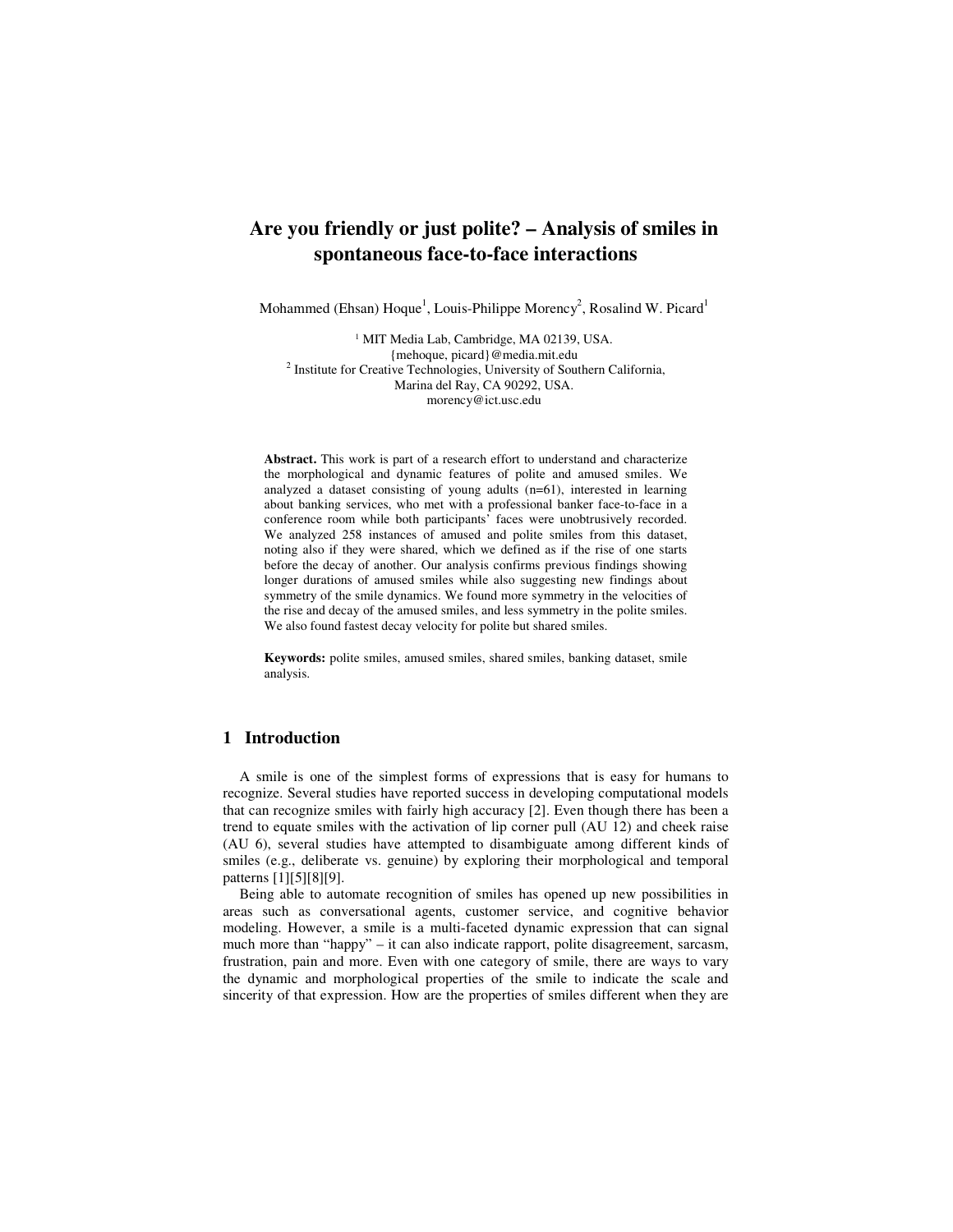shared vs. solo? Previously, these kinds of questions have been very difficult to answer, especially since it is not trivial to collect large sets of labeled spontaneous expression data from quality-recorded natural conversational interactions.

In the past, Ambadar et al. [3] investigated morphological and dynamic properties of deliberate and genuine smiles. They collected data on a study where participants were brought to the lab to act various facial expressions. Between acting and data collection, the participants voluntarily looked at the experimenter and smiled. Those examples were then tagged by judges and were used to analyze the properties of deliberate and genuine smiles. In another study [4], Ochs et al. investigated the morphological and dynamic characteristics of amused, polite, and embarrassed smiles displayed by a virtual agent. A web platform was developed for users to provide smile descriptions (amused, polite and embarrassed) for a virtual agent. While these studies have been extremely useful to motivate the problem with initial exploratory results, none of them really address the issues of understanding those smiles in contextual face to face interactions when those smiles are shared and not shared.

In this study, we utilize a dataset collected by Kim et al. at MIT [10] [11], which contains spontaneous face-to face interactions in a banking environment, where smiles were labeled by both participants after the interaction. While the dataset is labeled for various expressions, for this study, we focus on understanding the differences between polite and amused smiles and how these change when smiles are shared or occur to just one participant. In particular, we focus more on understanding the difference in durations, occurrences, and dynamic properties of polite and amused smiles. The remaining part of the paper is organized as follows: Section 2 describes the dataset and experimental set up. Section 3 describes the research questions addressed in this paper, while Section 4 reports on the current findings. Section 5 provides discussions on the results and future work.

## **2 Spontaneous Face-to-Face Banking Dataset**

 This section describes how the data was collected and is largely an excerpt from the work of Kim [10]. In Kim et al.'s MIT study, young adults interested in learning about banking services were invited to meet with a professional banker in a conference room (Figure 1). The bankers provided information about two kinds of financial services just as they did at the retail branches where they worked during the day. The first service was to cash a \$5 voucher from the participant as compensation for participating in the study. This part was designed to simulate a cashing a check scenario. The participants were recruited in the study with the incentive of getting \$10 for their participation. However, after each arrived, the banker told him or her that they could only get \$5 for now and would need to fill out additional paper work to claim their remaining \$5. This manipulation was made to instill a slightly negative state in the customer in order to mitigate the "it's fun to be an experiment" phenomenon and also to approximate the real-world situation where a customer often goes to a bank feeling a little negative because of a need to fix a problem. After the experiment ended the participant received the rest of the money without additional paperwork.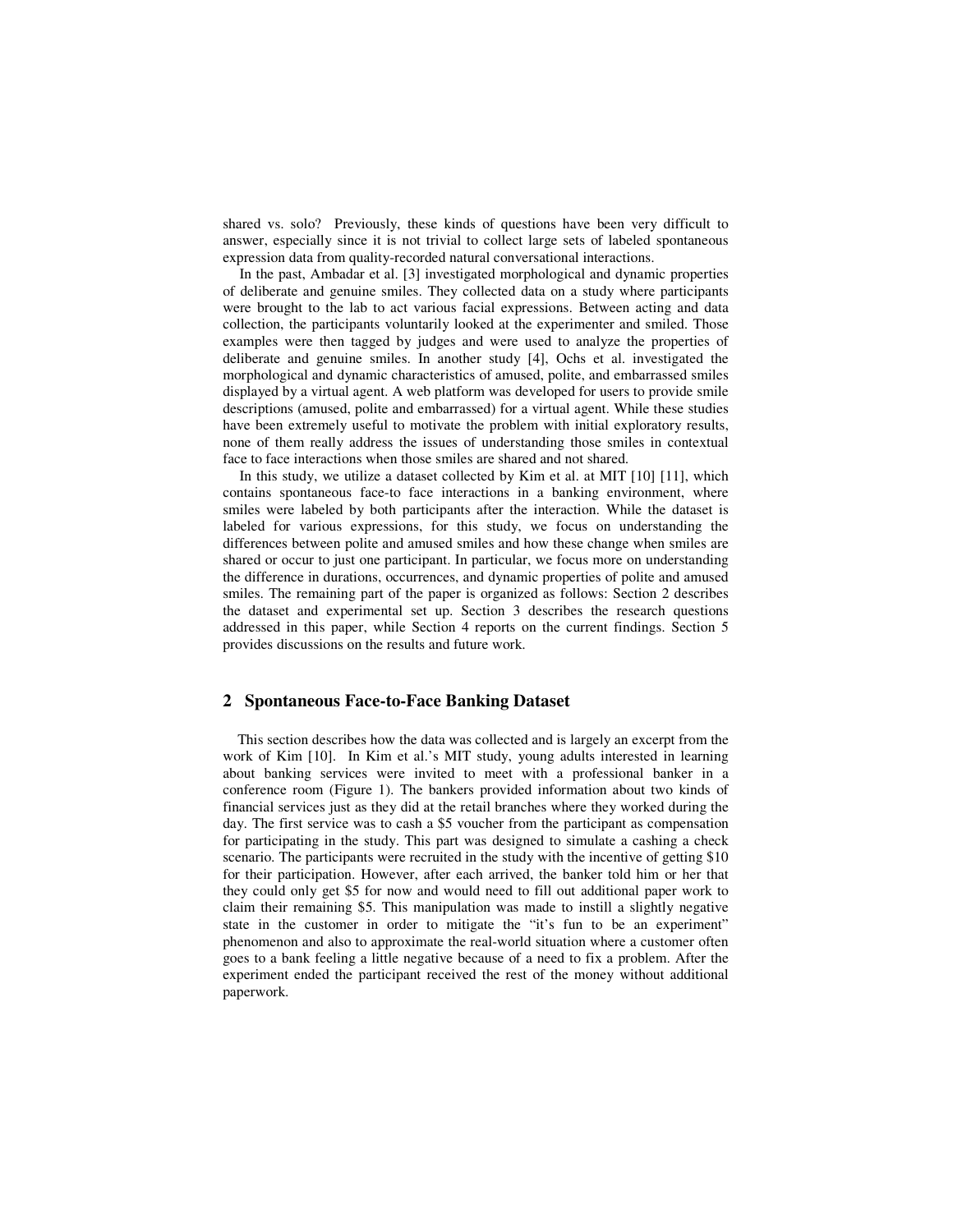The second service was for the banker to explain one of four financial services that a customer chose to learn more about. This part was designed to allow the customer to ask questions and receive information about the financial product just as they would in a real bank visit.

#### **2.1 Participants**

Two professional personal bankers were hired, each with over two years of career experience as a personal banker, to do what they usually do at work - explain financial services. One banker interacted with seventeen participants, while the other interacted with forty-four. Each experiment included one banker with one customer.

Before hiring, the bankers were asked if they would be willing and able to manipulate the type of facial expressions displayed during interaction with the customers. Each banker agreed to alter his facial expressions in three different ways, following these exact instructions.

- Manipulation 1 Neutral facial expressions: Sustain neutral facial expressions over the entire interaction.
- Manipulation 2 Always smiling: Sustain smiling over the entire interaction.
- Manipulation 3 Complementary facial expressions, i.e., empathetic: Understand the customer's feeling and respond to it appropriately by smiling when the customer seems to feel good.

Throughout the experiment, the bankers interacted with the customer normally in addition to maintaining one of the three manipulations. This included greeting the customer, providing proper information, and thanking the customer for their time. The facial expressions and the voices of the banker and of the customer were unobtrusively recorded using a video camera from the moment they met and greeted to the end when the customer left. Customers were not told about the banker's facial expression manipulations and all the interactions appeared to proceed very naturally.

Forty one males and twenty females (n=61) who were interested in receiving information about different financial services were recruited through flyers. Before the experiment started, they were told that their face and voice data would be recorded as banks normally do for security reasons. However, they were not told that their facial expressions would be analyzed until after the study. Afterward, they were told about the need to analyze expressions and they were asked to help label them.

#### **2.2 Experimental Setup**

 The experiment was conducted in a room equipped with a desk, two chairs, bank service advertising pamphlets and two cameras to make the appearance alike to a personal banking service section at banks (Figure 1). One camera was used to record the banker's facial expressions and the other was used to record the participant's facial expressions.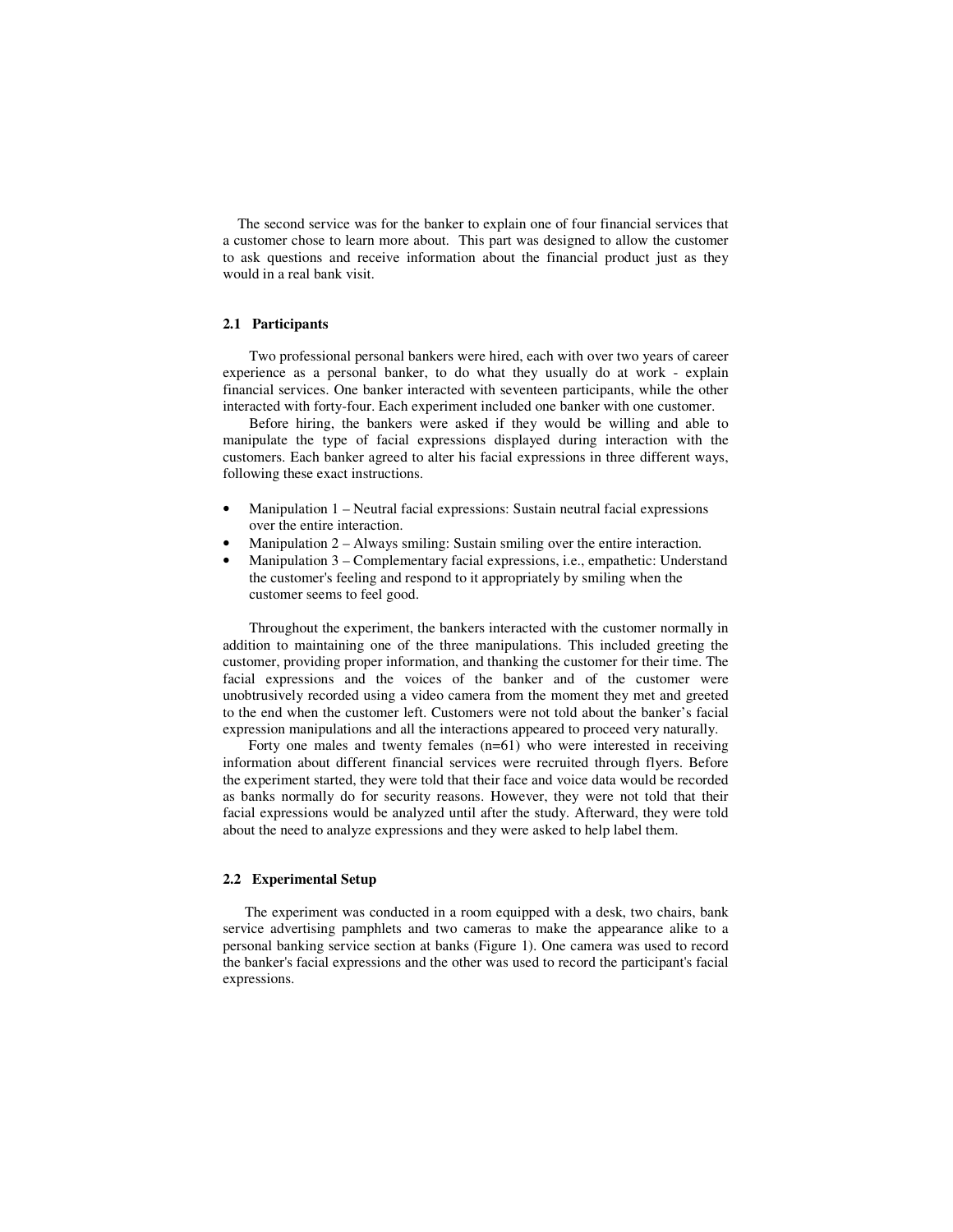Prior to the participant entering the room the banker was told which expression manipulation to conduct. The participant was then allowed into the experiment room where they would interact with the banker and learn about specific financial services. At the end of the experimental interaction, which took about 10 minutes on average, both the banker and participant filled out 9-point Likert scale surveys evaluating the quality of the service based on the most comprehensive and popular instrument SERVQUAL [6] and the attitude of the banker.



**Fig. 1.** Experimental set up for banker and the customer interaction. The camera that is visible behind the banker is capturing the facial expressions of the customer. There is another camera, not visible in the image, behind the customer, capturing the facial expressions of the banker.

#### **2.3 Facial Expressions Coding**

 After the banker and participant finished the surveys, they were debriefed and asked to label the video data for their facial expressions. After labeling their own video information, they labeled the videos containing the person they interacted with (e.g., banker coded customer & customer coded banker). Therefore, for each conversation, there are two videos containing the facial expressions of banker and customer.

 Bankers and customers used custom labeling software to label their expressions and affective states. The label interface contained two parts: the upper part displayed the video and the lower part provided the entity for the banker and the participant to enter the time when a certain facial expression was observed and seven affective labels to select. These seven labels were: smile, concerned, caring, confused, upset, sorry, and neutral. If there was no proper label to choose from, the user could press "Other" and enter another label that they thought was appropriate for the expression. The labelers were instructed to stop playing the video and click on the label button when they saw a facial expression, and then to continue to play the video until they saw a change in the facial expression. On the right side of the user interface, there was a text box displaying the time and the labeling result and it was editable so that the user could annotate the reason for each facial expression, e.g. "smile – he made me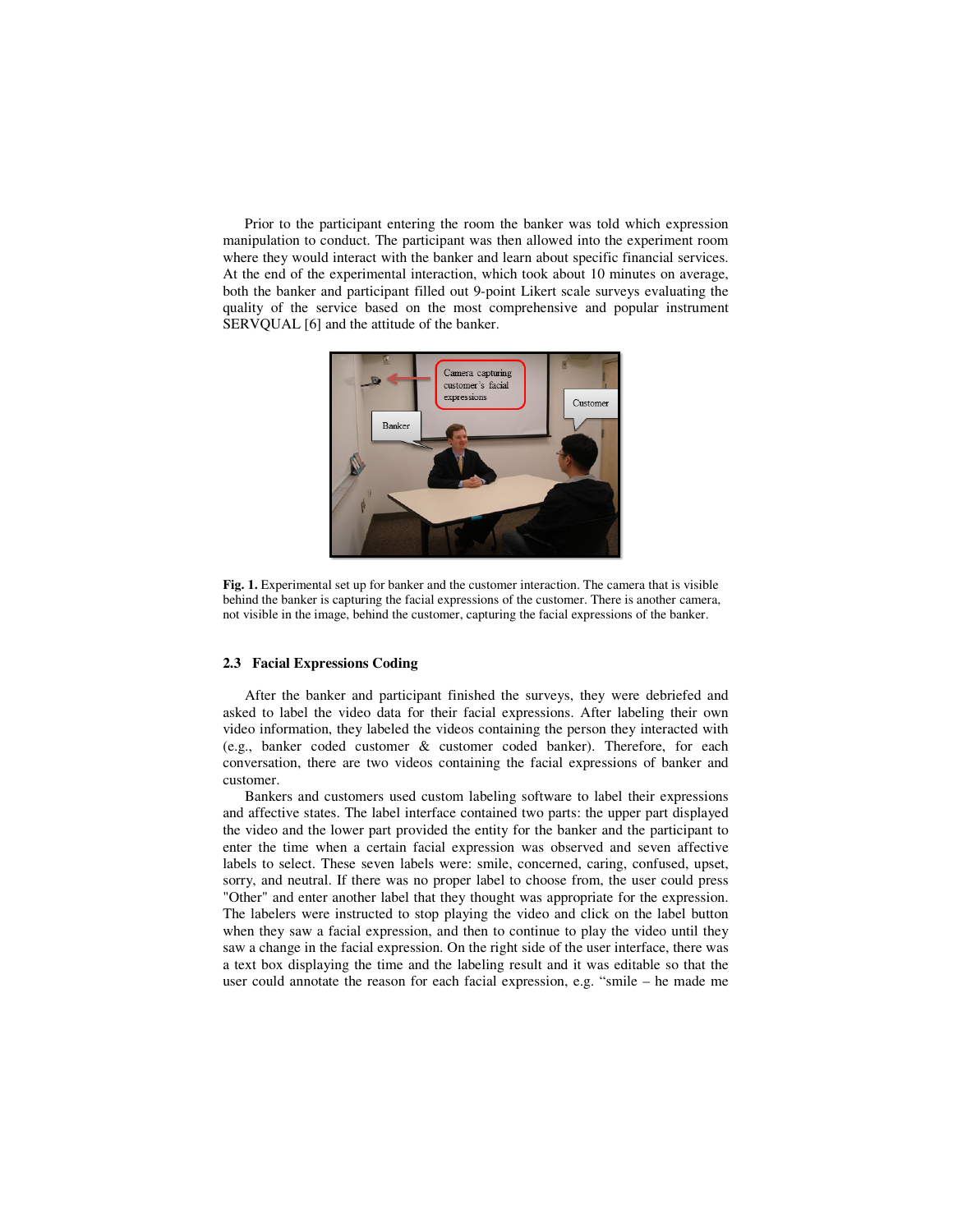laugh". The labelers were instructed to group every smile as either polite or amused. These extra labels were entered manually in the text box.

## **3 Research questions**

In this paper, we focus primarily on understanding the differences between polite and amused smiles. We anticipate that polite smiles in the context of our dataset are more likely to be social, masking and controlled smiles while the amused smiles in the context of our dataset are more likely to be genuine, and felt. In this study, we focus our attention towards exploring the differences between polite and amused smiles in face to face interactions.

We are primarily interested to explore three questions in this study. When people exhibit amused and polite smiles in a task-driven spontaneous face-to-face interactions:

- 1) Are there any differences in terms of durations between polite and amused smiles?
- 2) Do amused and polite smiles get shared by the conversation partner? Do people share them equally or does one type get shared more often?
- 3) Are there any differences in dynamic features between polite and amused smiles? How can we quantify the difference of dynamic?

We are interested to motivate and gain further insights on these questions because understanding those aspects of human communication can help develop models (e.g., virtual human) that can naturally mimic face-to-face interactions with other humans.

### **4 Experiments**

To directly address our research questions, we performed a series of experiments. This section describes our experimental setup and results from our deep analysis.

#### **4.1 Smile Annotation and Segmentation**

 In our study, we do not measure the dynamics of the bankers' smiles since they were manipulated; we only analyze the dynamics of the customers' smiles and whether or not their smiles occurred in conjunction with a banker smile or solo.

As mentioned in section 2, each customer video was labeled for polite and amused smiles by the banker and by the customer him/herself. We did not use the labels produced by the customers since, after looking at them and seeing huge variation in how the labels seemed to be applied, we realized different customers seemed to interpret the labels differently. Using the two banker's labels led to significantly more consistent labels as judged by outward appearance of the expressions. We therefore chose to use the labels produced by the bankers which are more likely to be consistent. Using a third party coder to code the smiling instances is an option that we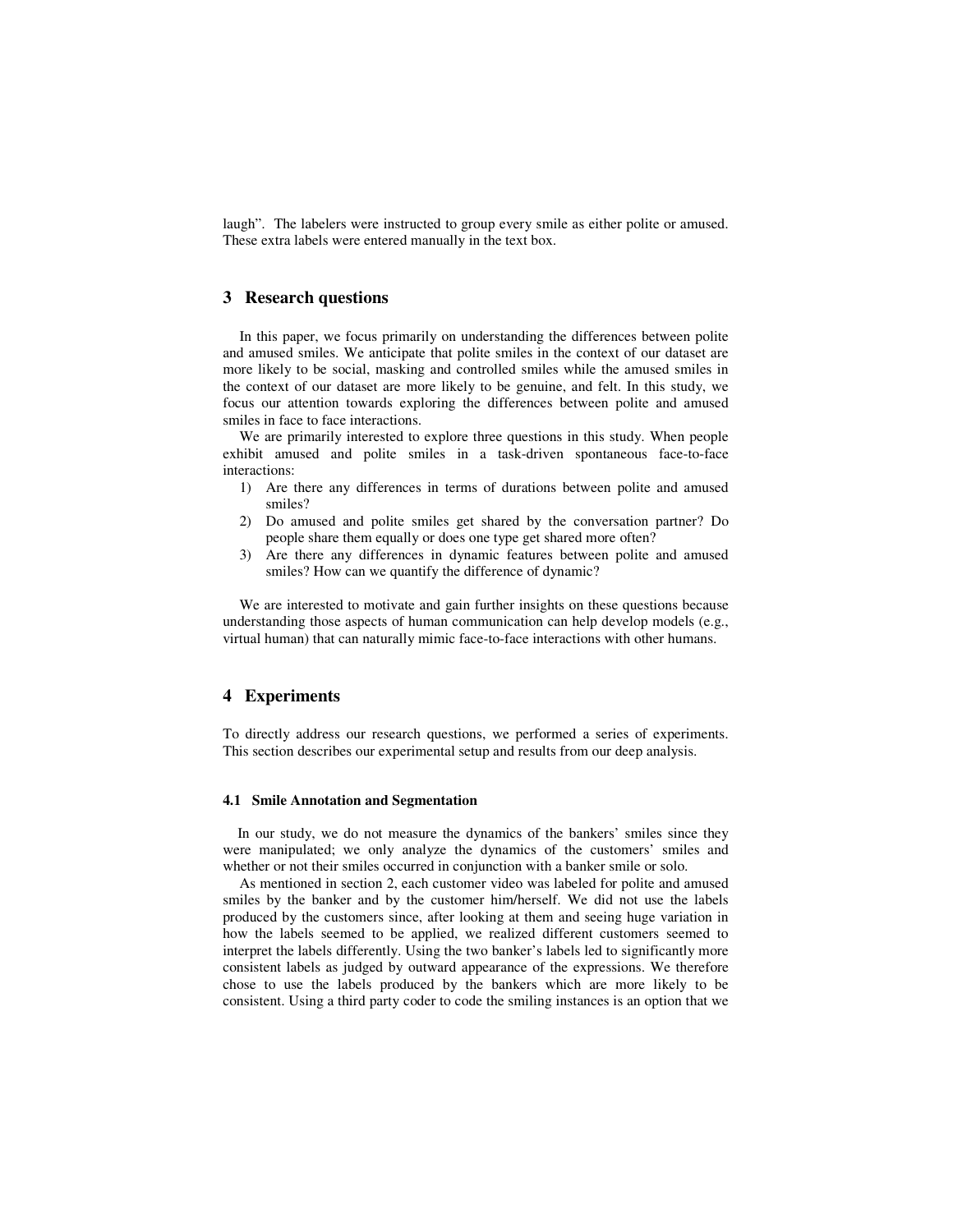are planning to implement in our future work. One significant advantage of using the banker's labels is that they are automatically taking conversational context into account when interpreting the smiles.

The labelers (bankers) indicated individual points in the video where they observed polite and amused smiles. Therefore, extra work was needed to be able to approximate the exact beginning and end points of each marked smile. Given the variability in the data, we manually annotated the beginning and end of each smile given the initial labels produced by the bankers. Through this process, we gathered 227 clips of amused smiles and 28 samples of polite smiles encompassing 61 participants playing the role of customers. We were also interested to find out which of those samples of smiling instances were also shared by the banker. Therefore, we separated the smiling instances of customers where the banker also self-labeled himself to be exhibiting the same kind of smiles (polite or amused).

#### **4.2 Duration and Timing**

The average duration of customers' shared polite, shared amused and unshared polite and unshared amused smiles are shown in Table 1.

|                                    | Average duration   | standard deviation |
|------------------------------------|--------------------|--------------------|
| shared amused smiles (n=44)        | $6.1$ sec.         |                    |
| non-shared amused smiles $(n=183)$ | $4.7 \text{ sec.}$ | 3.0                |
| non-shared polite smiles $(n=21)$  | 3.7 sec.           |                    |
| shared polite smiles $(n=10)$      | $3.2$ sec.         | በ 77               |

Table 1. Comparison of durations for customers' polite and amused smiles

 It is evident that the amused smiles are usually longer when shared as opposed to unshared. Comparatively, the durations of polite smiles are usually the same regardless of whether the smile is shared or not. The high standard deviation for un/shared amused smiles also indicates that the distribution of durations for amused smile is pretty widespread, as shown in Table 1.



**Fig. 2.** Position of polite and amused smiles relative to the entire conversation. (a) Bankers yielded polite and amused smiles consistently throughout the interaction. (b) Customers yielded polite smiles only at the beginning and end of conversations, and amused smiles throughout the interaction.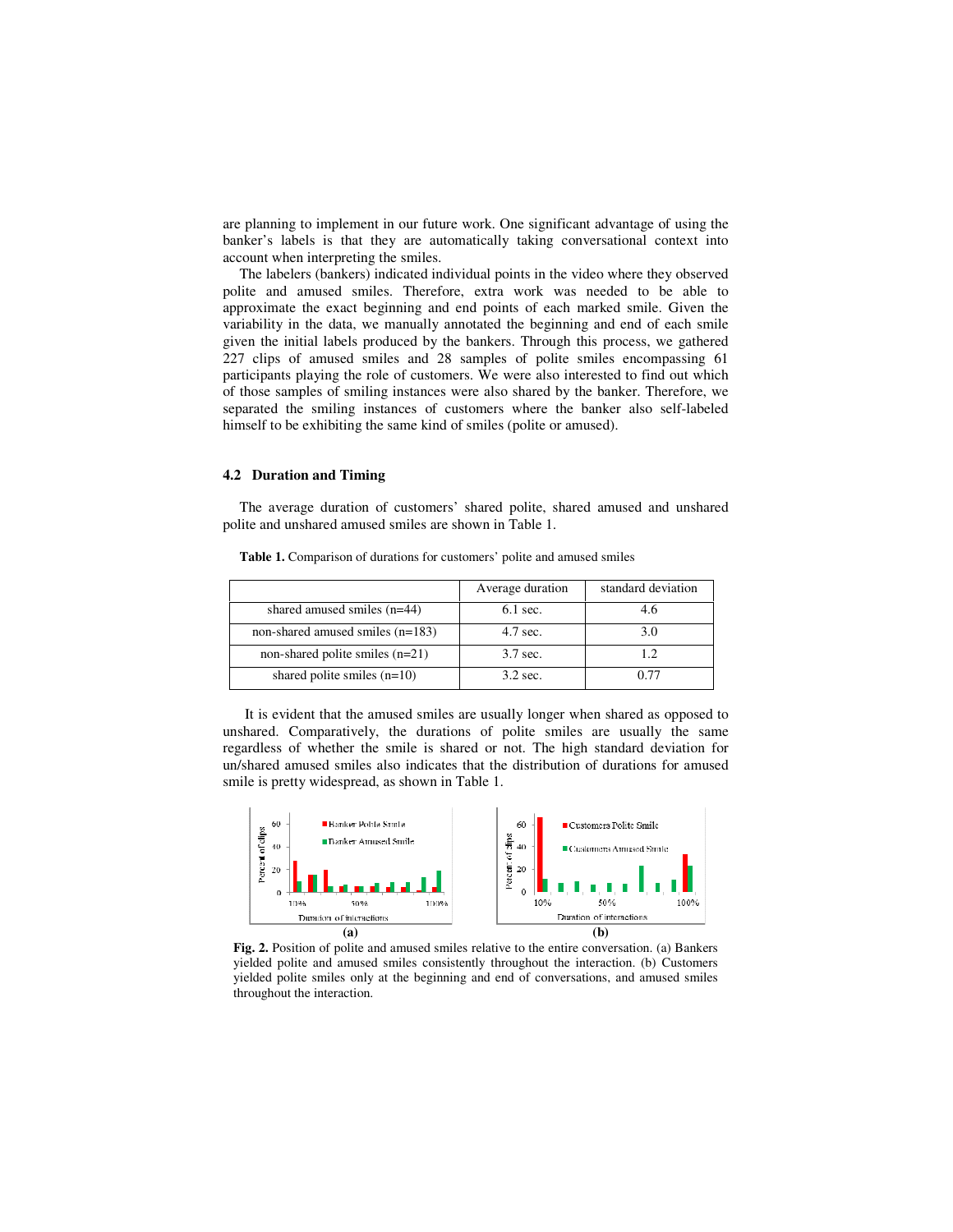We have also investigated the positions in respect to the entire conversations for amused and polite smiles, for both bankers and customers, as shown in Fig. 2. It is evident from Figure 2 that bankers seem to display polite and amused smiles throughout the interaction, whereas the customers seem to display polite smiles at the start and end of the conversations. On the other hand, about 1/3 of the 31 polite smiles were shared, while only about 1/5 of the 227 amused smiles were shared in these data.

#### **4.3 Smile Dynamics: Rise, Sustain and Decay**

Along with duration and position parameters, we were also interested to explore the dynamics of smile. We used the Sophisticated Highspeed Object Recognition Engine (SHORE) [7] API by Fraunhofer to detect the intensity/probability of smiles. The SHORE API provides a score between 0-100 for smiles by analyzing mouth widening, Zygomaticus muscles and other regions of the face in every frame, which creates a smile track per clip, as shown in Figure 3. We define three parameters to better analyze smile dynamics: rise, sustain and decay. Note that in our natural data, there was often not one clear "apex" or "peak" to the smile. Thus, we do not use the usual definition of onset time = "time to the highest peak", while, offset= "decay from that highest peak", because for spontaneous smiles, they often had a sustained region with multiple peaks, as in Fig. 3. Therefore, in this study, we refer to onset as rise time, offset as decay, and apex as sustain.

Careful observations indicated that the time stamps produced by the bankers were mostly the beginning of peak (L) of the smile without any further information on the rise and decay time as well as its sustain period.

The manual labeling process thus provided us with the beginning of rise times (R) and end of decay times (D). A visual example of where points L, R and R are more likely to be located is shown in Figure 3.



**Fig. 3.** A visual example of where points such as R (beginning of rise), D (end of decay) and S (sustain) could be located given the time stamp label, L, given by the labeler.

Our task was to automatically identify the region, S, which defined the time frame when the participants are more likely to be holding their smiles. We automated an algorithm to identify the locations where the probability of smiling is the highest. Then it traverses left and right looking for deviations that are higher than a predetermined threshold to mark the start or end of the sustain period. For clips with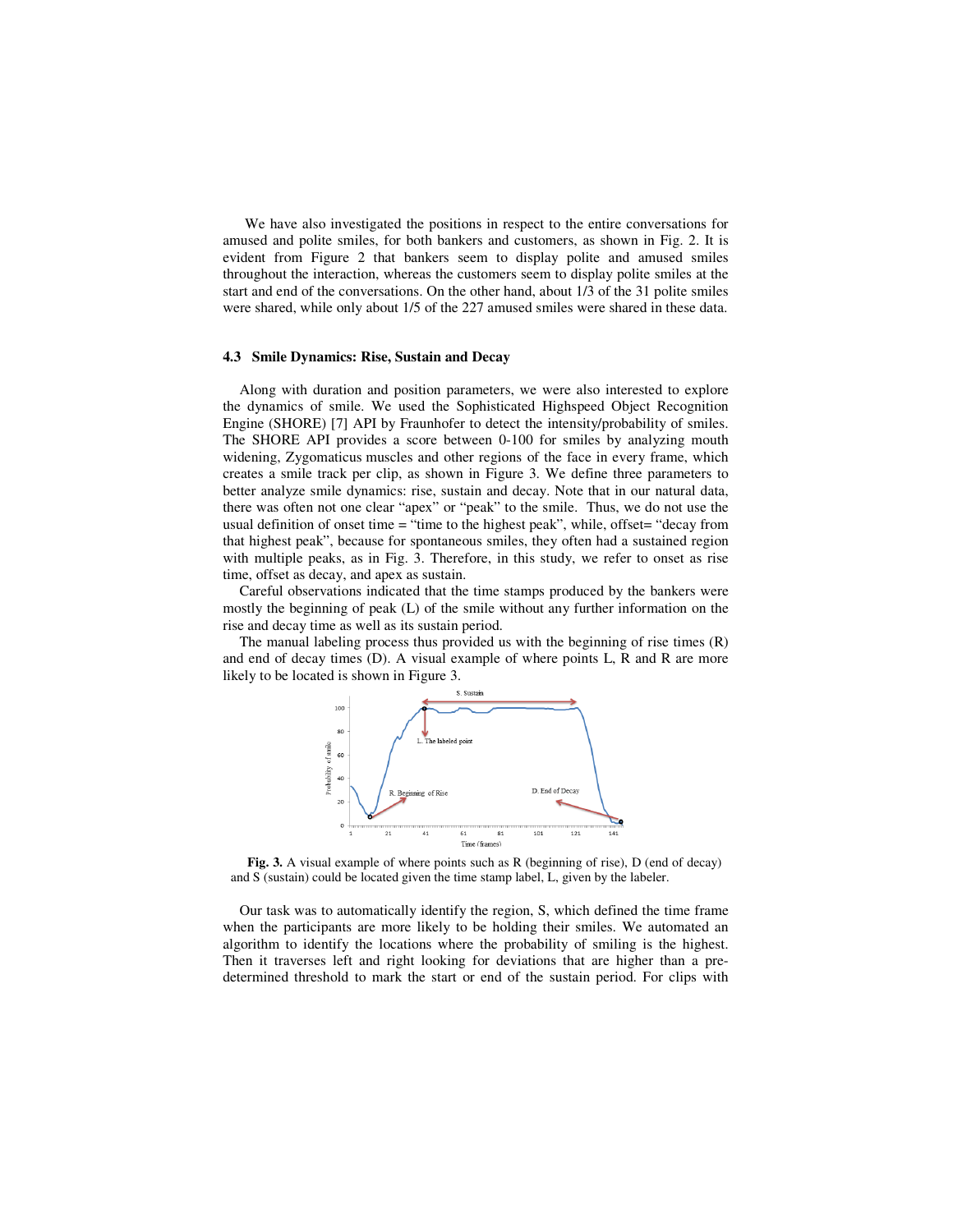multiple peaks spread over the signal, the algorithm is biased towards selecting an initial point that is closer to the point labeled by the labeler.

Figure 4 provides the comparison of sustain period among shared polite/amused smiles and unshared polite/amused smiles. In these data we see that amused smiles have a longer sustain period than polite smiles. Additionally, shared amused smiles have longer duration for sustain compared to unshared amused smiles, whereas the duration of sustain for both shared polite and unshared polite is almost the same. This finding appears to be consistent with the popular notion that shared joy multiplies joy, here manifest by the extended duration of an amused smile.

In addition to sustain, we also analyzed the rise and decay times of amused and polite smiles, as shown in Figure 5. It is evident for both amused and polite smiles, regardless of whether they are shared or not, the difference between rise time and decay time is not statistically significant, and they are somewhat symmetric. Given this result, we decided to look more closely at the velocity for both rise and decay.



**Fig. 4.** Comparison of the period called sustain for (un)shared polite/amused smiles. The period of sustain for instances of shared amused smiles is the highest.



**Fig 5.** Comparison of rise, and decay time for (un)shared polite/amused smile instances. The ratio between rise time and decay time for all the categories seem very symmetrical.

#### **4.4 Velocity of rise, sustain and decay**

We analyzed the velocity of rise and decay signals for polite and amused smiles when they are shared vs. not shared. The velocity of rise  $(V<sub>r</sub>)$  and decay  $(V<sub>d</sub>)$  were defined as displacement in y axis divided by the elapsed time.

$$
V_r = \frac{Y_s - Y_r}{T_s - T_r}
$$
 and 
$$
V_d = \frac{Y_d - Y_s}{T_d - T_s}
$$

where  $Y_s$ ,  $Y_r$  and  $Y_d$  represent the smile intensity at the middle of the sustain period, the beginning of rise and at the end of decay, respectively.  $T_s$ ,  $T_r$  and  $T_d$  represent the time at the middle of sustain, at the beginning of rise and at the end of the decay, respectively*.*

As shown in Figure 6, our analysis suggests that the amused smiles have the most symmetric velocities of rise and decay, whether shared or unshared,  $V_d \approx V_r$ . However, for polite smiles, these velocities were more asymmetric. Shared polite smiles decayed the fastest:  $V_r < V_d$  while the polite smiles that rose the fastest were unshared  $V_r$  >  $V_d$ . As shown in figure 5, for shared and unshared polite smile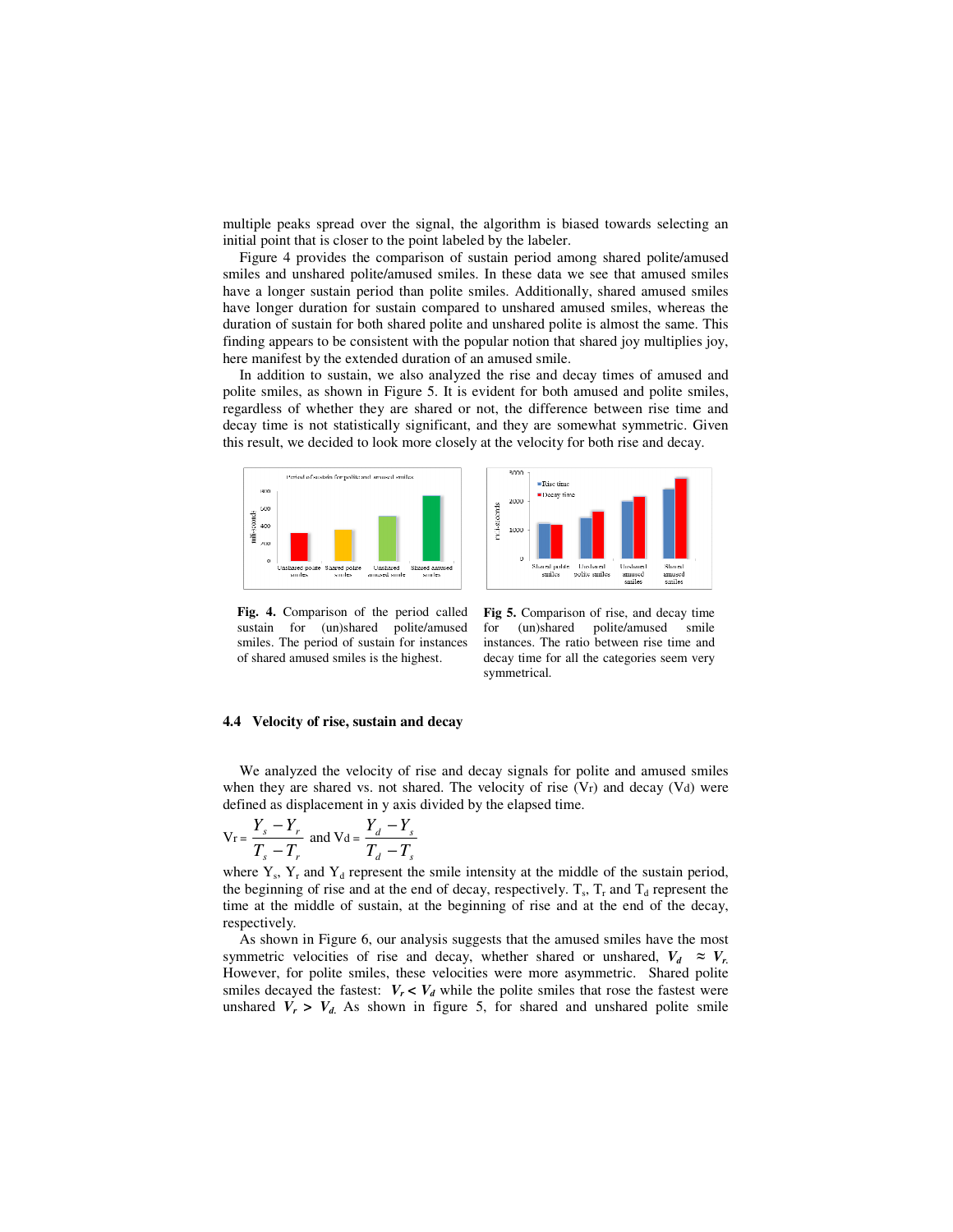instances, the ratio between  $T_s$  –  $T_r$  (time difference between sustain and rise) and  $T_d$  - $T<sub>s</sub>$  (time difference between sustain and decay) remains almost same. It is the smile intensity (Y) that is contributing to the difference in velocities between shared polite and unshared polite instances.



**Fig. 6.** Comparison of shared polite/amused smiles with unshared polite/amused smiles in terms of velocities

### **5 Discussion and Conclusions**

 In this study, we have investigated the phenomenon of polite and amused smiles in a new corpus of spontaneous face-to-face interactions. There were three key findings that have been reported in this paper. Our results suggested that duration of amused smiles are higher than the duration of polite smiles, which is consistent with what has been reported in the literature so far, although under different data gathering conditions. We additionally report that the duration of amused smiles are more likely to be higher when they are shared as opposed to solo. However, for polite smiles, the duration does not seem to change much regardless of whether the smile is shared or not (in fact, slightly higher duration when not shared).

 In this spontaneous face-to-face banking dataset, we notice that when bankers labeled their polite and amused smiles during all the interactions, they seem to indicate that they have displayed polite and amused smiles consistently during the entire interaction, as shown in Fig. 2 (a). However, when the same banker labeled the corresponding customer video, he indicated the occurrences of polite smiles only in the beginning and end of the interactions, as shown in Fig. 2 (b). In other words, customers were viewed as less likely to share polite smiles with the bankers unless it happened at the beginning or end of the interactions. For amused smiles, the customers were more likely to share the smiles with the banker during the entire interaction. These data support a view that it is socially acceptable not to share a polite smile when it occurs in the middle of the discussion. Perhaps, we can argue that, in the context of a conversational agent, it may not be necessary or wise for the agent to mirror its user's smiles in every instance, but rather look for ones that are amused and "share" those.

One of the key findings in this paper is that amused smiles, whether shared or not, are more likely to be symmetrical in rise and decay velocities. We additionally report